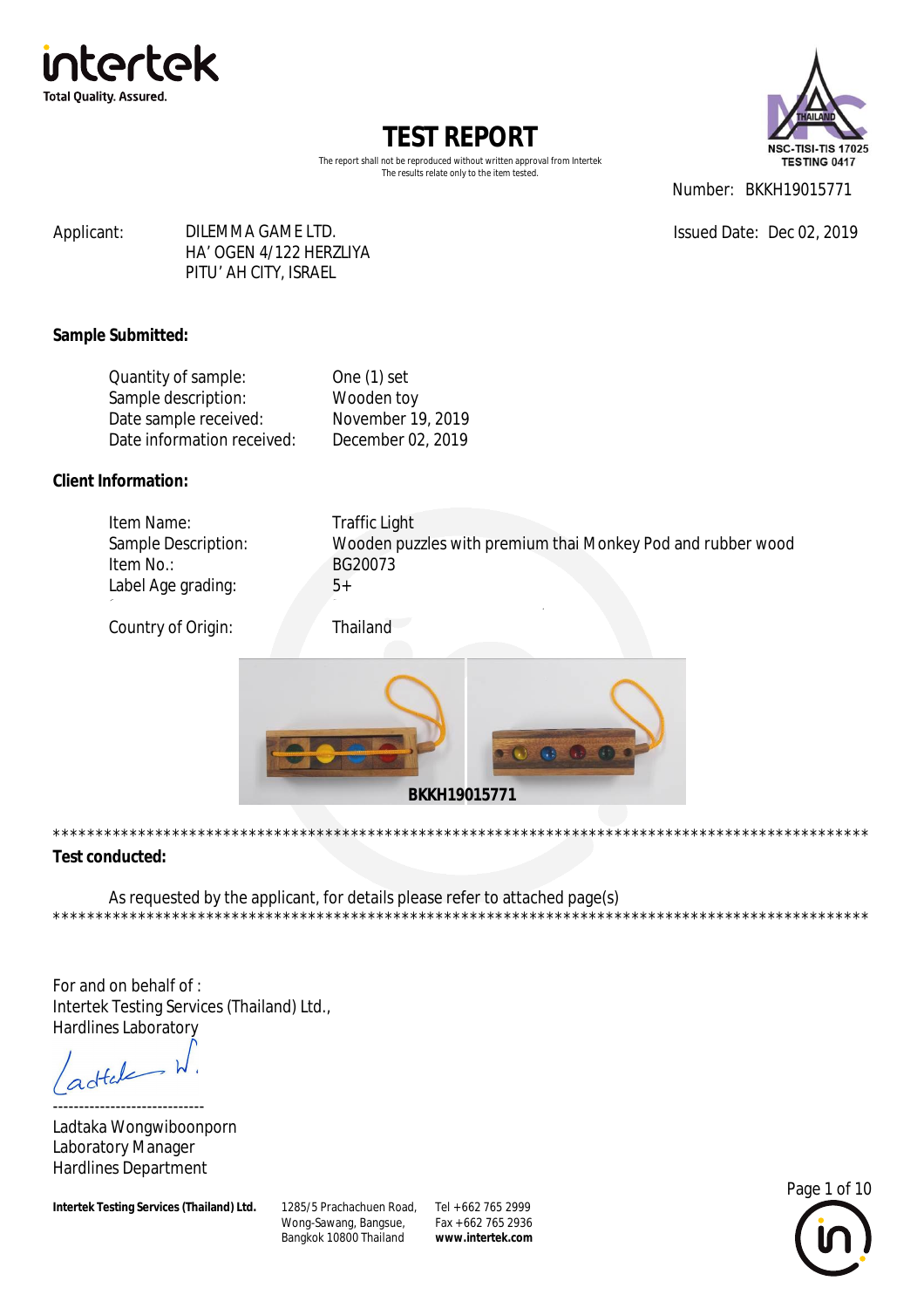



The report shall not be reproduced without written approval from Intertek The results relate only to the item tested.

Number: BKKH19015771

\*\*\*\*\*\*\*\*\*\*\*\*\*\*\*\*\*\*\*\*\*\*\*\*\*\*\*

#### **Conclusion:**

\*\*\*\*\*\*\*\*\*\*

| Tested samples<br>Submitted sample | Standard<br>EN71-1:2014+A1:2018<br>- Mechanical and physical properties<br>excluding labelling requirement of clause 7 | Result<br>Pass |
|------------------------------------|------------------------------------------------------------------------------------------------------------------------|----------------|
|                                    | $EN71-2: 2011 + A1:2014$<br>- Flammability test                                                                        | Pass           |
|                                    | EN71-3 : 2019<br>- Migration of certain elements                                                                       | Pass           |



1285/5 Prachachuen Road, Tel + 662 765 2999 Wong-Sawang, Bangsue,<br>Bangkok 10800 Thailand

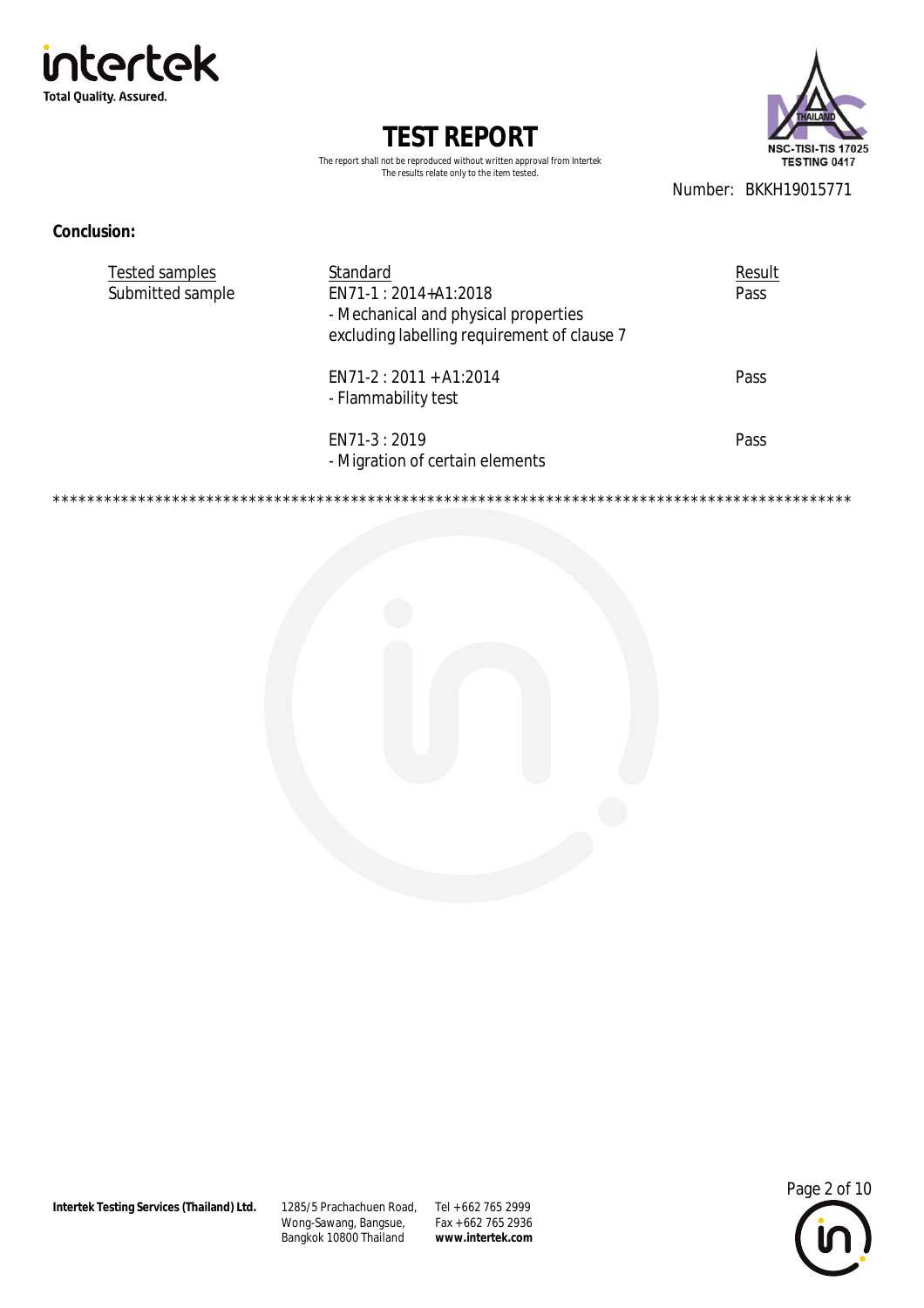





Number: BKKH19015771

Test conducted:

### 1 Mechanical and Physical Test<sup>4</sup>

Test standard: European Standard on Safety of toys EN71-1 : 2014 + A1 : 2018

Applicant's specified testing age : For ages over 5 years

| Clause           | <b>Testing items</b>                                                                    | Assessment |
|------------------|-----------------------------------------------------------------------------------------|------------|
| 4                | General requirements                                                                    |            |
| 4.1              | Material cleanliness                                                                    | P          |
| 4.2              | Assembly                                                                                | <b>NA</b>  |
| 4.3              | Flexible plastic sheeting                                                               | <b>NA</b>  |
| 4.4              | Toy bags                                                                                | <b>NA</b>  |
| 4.5              | Glass                                                                                   | <b>NA</b>  |
| 4.6              | <b>Expanding materials</b>                                                              | <b>NA</b>  |
| 4.7              | Edges                                                                                   | <b>NA</b>  |
| 4.8              | Points and metallic wires                                                               | P          |
| $\overline{4.9}$ | Protruding parts                                                                        | <b>NA</b>  |
| 4.10             | Parts moving against each other                                                         | <b>NA</b>  |
| 4.11             | Mouth actuated toys and other toys intended to be put in the mouth                      | <b>NA</b>  |
| 4.12             | <b>Balloons</b>                                                                         | <b>NA</b>  |
| 4.13             | Cords of toy kites and other flying toys                                                | <b>NA</b>  |
| 4.14             | Enclosures                                                                              | <b>NA</b>  |
| 4.15             | Toys intended to bear the mass of a child                                               | <b>NA</b>  |
| 4.16             | Heavy immobile toys                                                                     | <b>NA</b>  |
| 4.17             | Projectile toys                                                                         | <b>NA</b>  |
| 4.18             | Aquatic toys and inflatable toys                                                        | <b>NA</b>  |
| 4.19             | Percussion caps specifically designed for use in toys and toys using<br>percussion caps | <b>NA</b>  |
| 4.20             | <b>Acoustics</b>                                                                        | <b>NA</b>  |
| 4.21             | Toys containing non-electrical heat source                                              | <b>NA</b>  |
| 4.22             | <b>Small balls</b>                                                                      | <b>NA</b>  |
| 4.23             | <b>Magnets</b>                                                                          | <b>NA</b>  |
| 4.24             | Yo-yo balls                                                                             | <b>NA</b>  |
| 4.25             | Toys attached to food                                                                   | <b>NA</b>  |
| 4.26             | Toy Disguise Costumes                                                                   | <b>NA</b>  |
| 4.27             | Flying toys                                                                             | <b>NA</b>  |
| 5                | Toys intended for children under 36 months                                              |            |
| 5.1              | General requirements for children under 36 months                                       | <b>NA</b>  |
| 5.2              | Soft-filled toys and soft-filled parts of a toy                                         | <b>NA</b>  |

Wong-Sawang, Bangsue, Bangkok 10800 Thailand 1285/5 Prachachuen Road, Tel + 662 765 2999

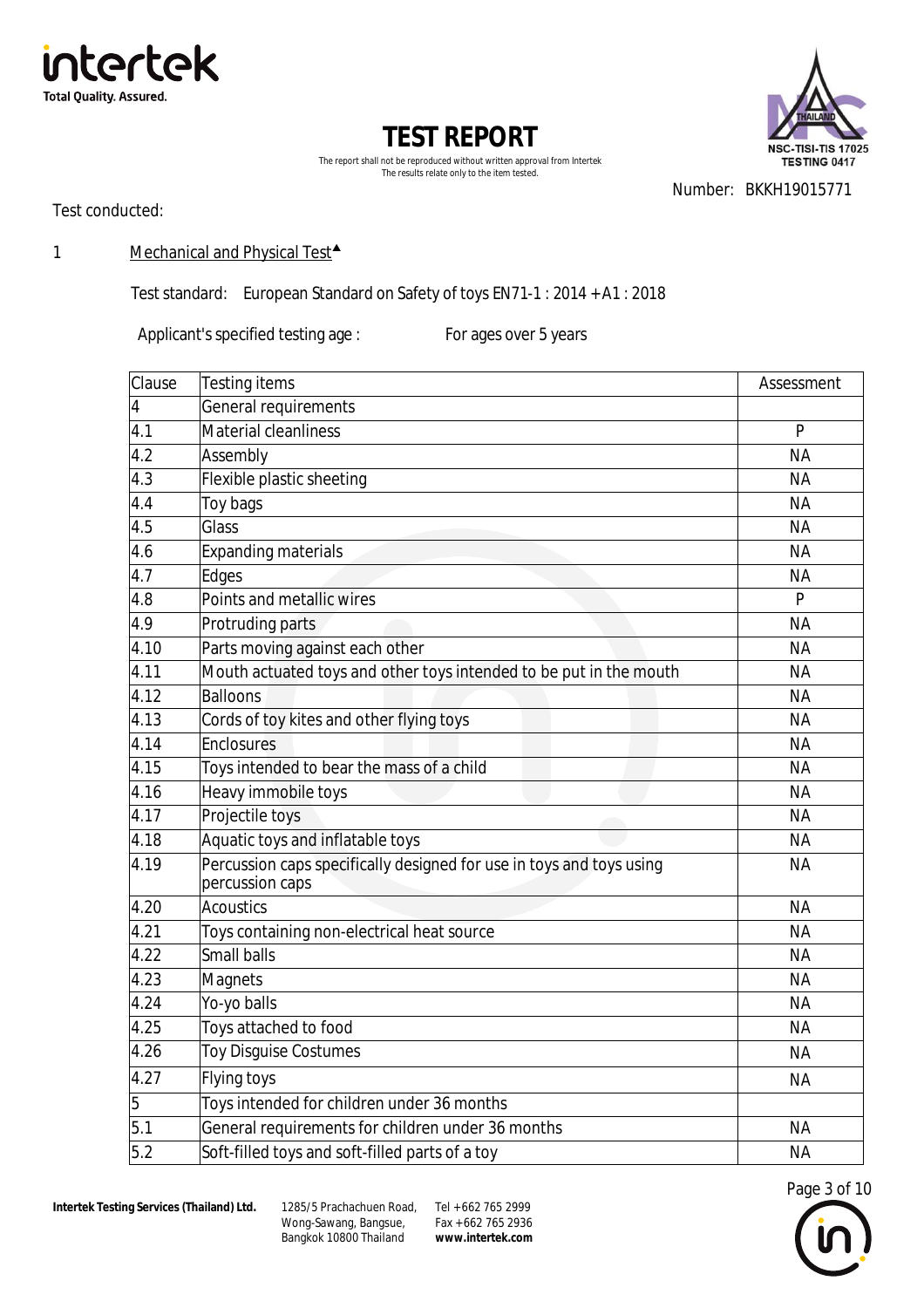



The report shall not be reproduced without written approval from Intertek The results relate only to the item tested.

Test conducted:

Number: BKKH19015771

| Clause         | <b>Testing items</b>                                                                         | Assessment |
|----------------|----------------------------------------------------------------------------------------------|------------|
| 5.3            | Plastic sheeting                                                                             | <b>NA</b>  |
| 5.4            | Cords, chains and electrical cables in toys                                                  | <b>NA</b>  |
| 5.5            | Liquid filled toys                                                                           | <b>NA</b>  |
| 5.6            | Speed limitation of electrically-driven ride-on toys                                         | <b>NA</b>  |
| 5.7            | Glass and porcelain                                                                          | <b>NA</b>  |
| 5.8            | Shape and size of certain toys                                                               | <b>NA</b>  |
| 5.9            | Toys comprising monofilament fibres                                                          | <b>NA</b>  |
| 5.10           | Small balls                                                                                  | <b>NA</b>  |
| 5.11           | Play figures                                                                                 | <b>NA</b>  |
| 5.12           | Hemispheric-shaped toys                                                                      | <b>NA</b>  |
| 5.13           | Suction cups                                                                                 | <b>NA</b>  |
| 5.14           | Straps intended to be worn fully or partially around the neck                                | <b>NA</b>  |
| 5.15           | Sledges with cords for pulling                                                               | <b>NA</b>  |
| 6              | Packaging                                                                                    | <b>NA</b>  |
| $\overline{7}$ | Warnings, markings and instructions for use                                                  |            |
| 7.1            | General                                                                                      | P#         |
| 7.2            | Toys not intended for children under 36 months                                               | P          |
| 7.3            | Latex balloons                                                                               | <b>NA</b>  |
| 7.4            | Aquatic toys                                                                                 | <b>NA</b>  |
| 7.5            | <b>Functional toys</b>                                                                       | <b>NA</b>  |
| 7.6            | Hazardous sharp functional edges and points                                                  | <b>NA</b>  |
| 7.7            | Projectile toys                                                                              | <b>NA</b>  |
| 7.8            | Imitation protective masks and helmets                                                       | <b>NA</b>  |
| 7.9            | Toy kites                                                                                    | <b>NA</b>  |
| 7.10           | Roller skates, inlineskates and skateboards and certain other ride-on toys                   | <b>NA</b>  |
| 7.11           | Toys otherwise intended to be strung across a cradle, cot, or perambulator                   | <b>NA</b>  |
| 7.12           | Liquid-filled teethers                                                                       | <b>NA</b>  |
| 7.13           | Percussion caps specifically designed for use in toys                                        | <b>NA</b>  |
| 7.14           | <b>Acoustics</b>                                                                             | <b>NA</b>  |
| 7.15           | Toy bicycles                                                                                 | <b>NA</b>  |
| 7.16           | Toys intended to bear the mass of a child                                                    | <b>NA</b>  |
| 7.17           | Toys comprising monofilament fibres                                                          | <b>NA</b>  |
| 7.18           | Toy scooters                                                                                 | <b>NA</b>  |
| 7.19           | Rocking horses and similar toys                                                              | <b>NA</b>  |
| 7.20           | Magnetic/electrical experimental sets                                                        | <b>NA</b>  |
| 7.21           | Toys with electrical cables exceeding 300 mm in length                                       | <b>NA</b>  |
| 7.22           | Toys with cords or chains intended for children of 18 months and over but<br>under 36 months | ΝA         |



Wong-Sawang, Bangsue, Bangkok 10800 Thailand 1285/5 Prachachuen Road, Tel + 662 765 2999

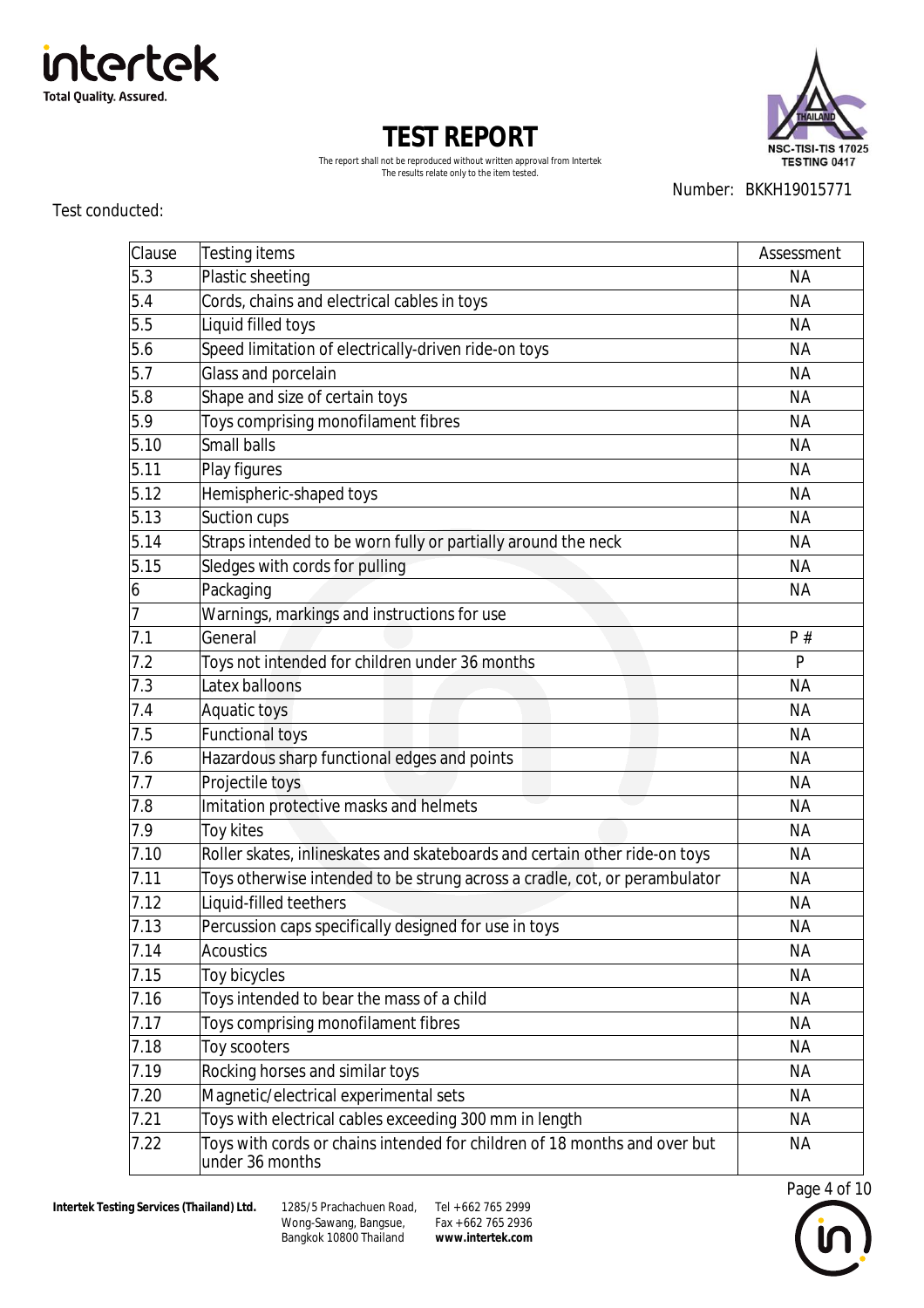Intertek Testing Services (Thailand) Ltd.

1285/5 Prachachuen Road, Tel + 662 765 2999 Wong-Sawang, Bangsue, Bangkok 10800 Thailand

Fax + 662 765 2936 www.intertek.com



Number: BKKH19015771

| Clause | Testing items                                                 | Assessment |
|--------|---------------------------------------------------------------|------------|
| 7.23   | Toys intended to be attached to a cradle, cot or perambulator | NА         |
| 7.24   | Sledges with cords for pulling                                | ΝA         |
| 7.25   | <b>Flying toys</b>                                            | ΝA         |
| 7.26   | Improvised projectiles                                        | ΝA         |

The report shall not be reproduced without written approval from Intertek The results relate only to the item tested.

**TEST REPORT** 



Test conducted:



Abbreviation:  $P = Pass$  NA = Not Applicable

\*\*\*\*\*\*\*\*\*\*\*\*\*\*\*\*\*\*\*\*\*\*\*\*\*\*\*\*

 $\triangle$  = Tested items are not included in the TISI Accreditation

Remark:

Only artwork of packaging was provided for review.  $#$ \*\*\*\*\*\*\*\*\*\*\*\*\*\*\*\*\*\*\*\*\*

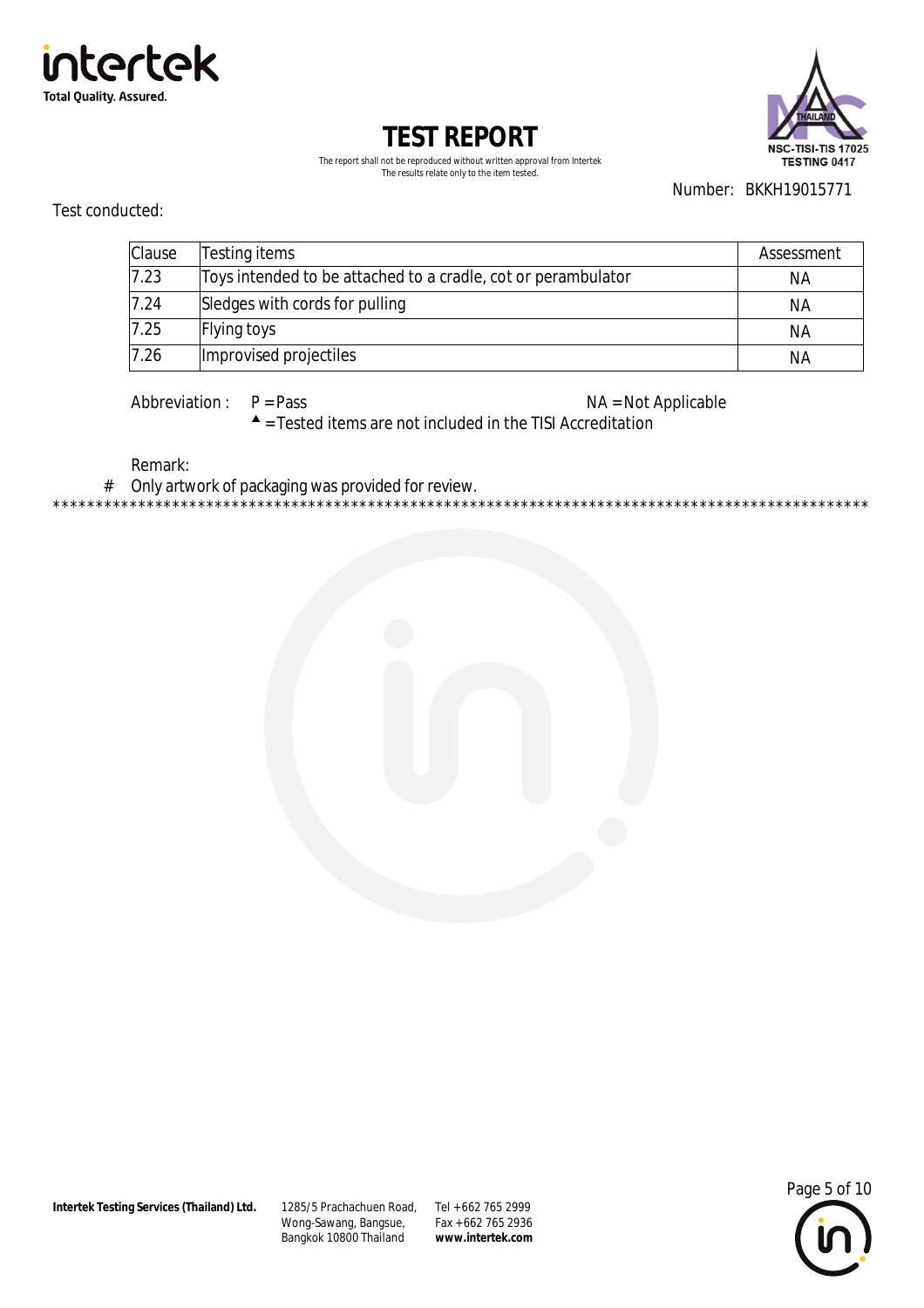





Number: BKKH19015771

Test conducted:

Below are additional information according to the Toy Safety Directive 2009/48/EC requirement. These information also appears as a note within the EN71 but are not standard requirements and not accredited:

#### Marking

The manufacturer's and importer's name, registered trade name or registered trade mark, the address and type, batch, serial or model number or other element allowing their identification shall be indicated on the product itself. In addition, toys or packagings shall also bear the CE-marking. After checking, it was found that

|                             | Тоу    | Packaging |
|-----------------------------|--------|-----------|
| Manufacturer's name         | Absent | Present   |
| Manufacturer's address      | Absent | Present   |
| Importer's name             | Absent | Absent    |
| Importer's address          | Absent | Absent    |
| Product identification code | Absent | Present   |
| CE-marking                  | Absent | Absent    |

Testing period: November 19, 2019 to December 02, 2019 \*\*\*\*\*\*\*\*\*\*\*\*\*\*\*

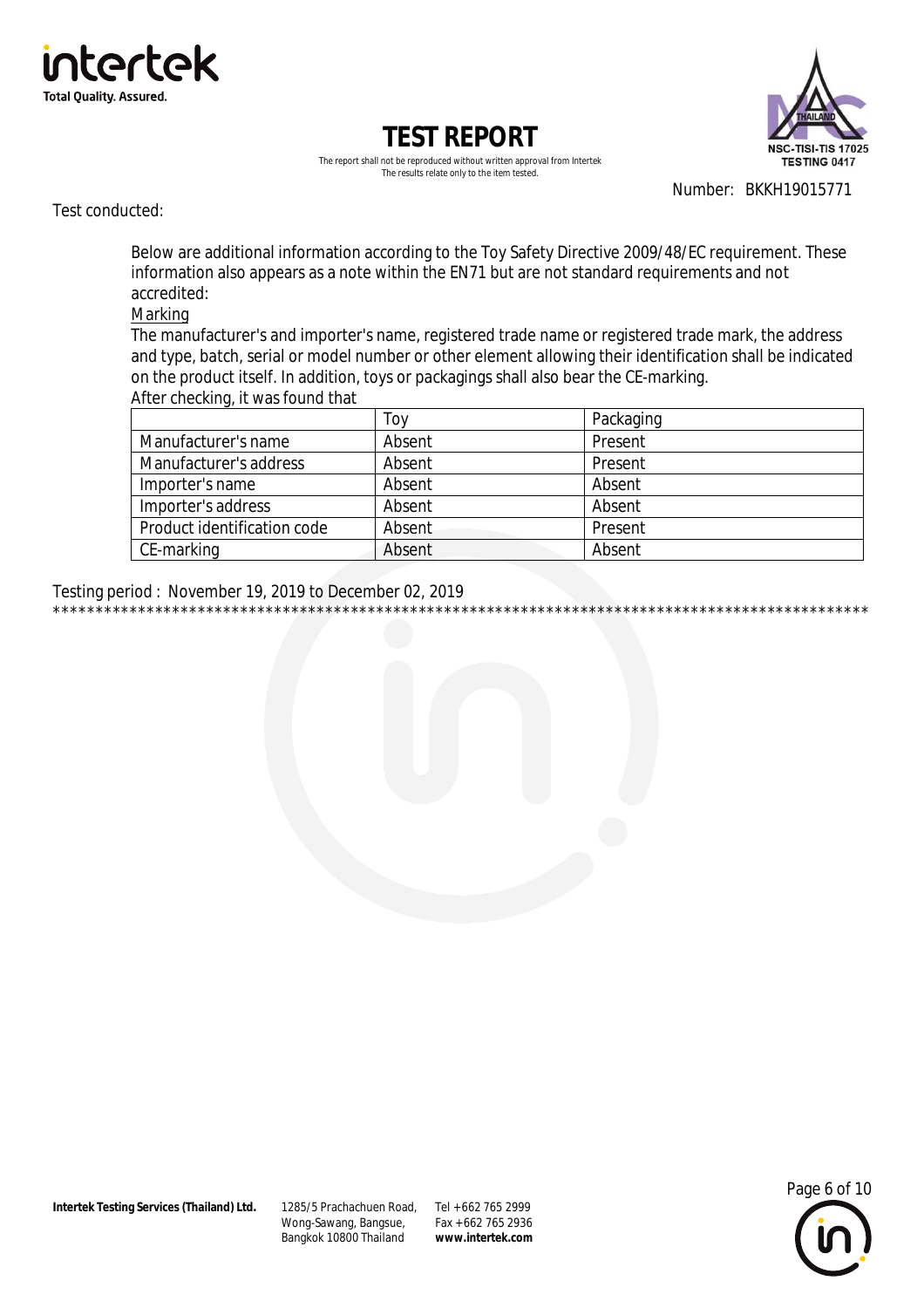





Number: BKKH19015771

\*\*\*\*\*\*\*\*\*\*\*\*\*\*\*\*\*

Test conducted:

#### $\overline{2}$ **Flammability Test**

Test Standard: European Standard on Safety of Toys EN71-2:2011 + A1:2014

| Clause | Testing items                                                         | Assessment |
|--------|-----------------------------------------------------------------------|------------|
| 4.1    | General                                                               |            |
| 4.2    | Toys to be worn on the head                                           | NА         |
| 4.3    | Toy disguise costumes and toys intended to be worn by a child in play | NА         |
| 4.4    | Toys intended to be entered by a child                                | <b>NA</b>  |
| 4.5    | Soft filled toys                                                      | <b>NA</b>  |

Remark :  $P = Pass$ 

NA= Not applicable

Testing period: November 19, 2019 to November 25, 2019 \*\*\*\*\*\*\*\*\*\*\*\*\*\*\*\*\*\*\*\*\* \*\*\*\*\*\*\* \*\*\*\*\*\*\*\*



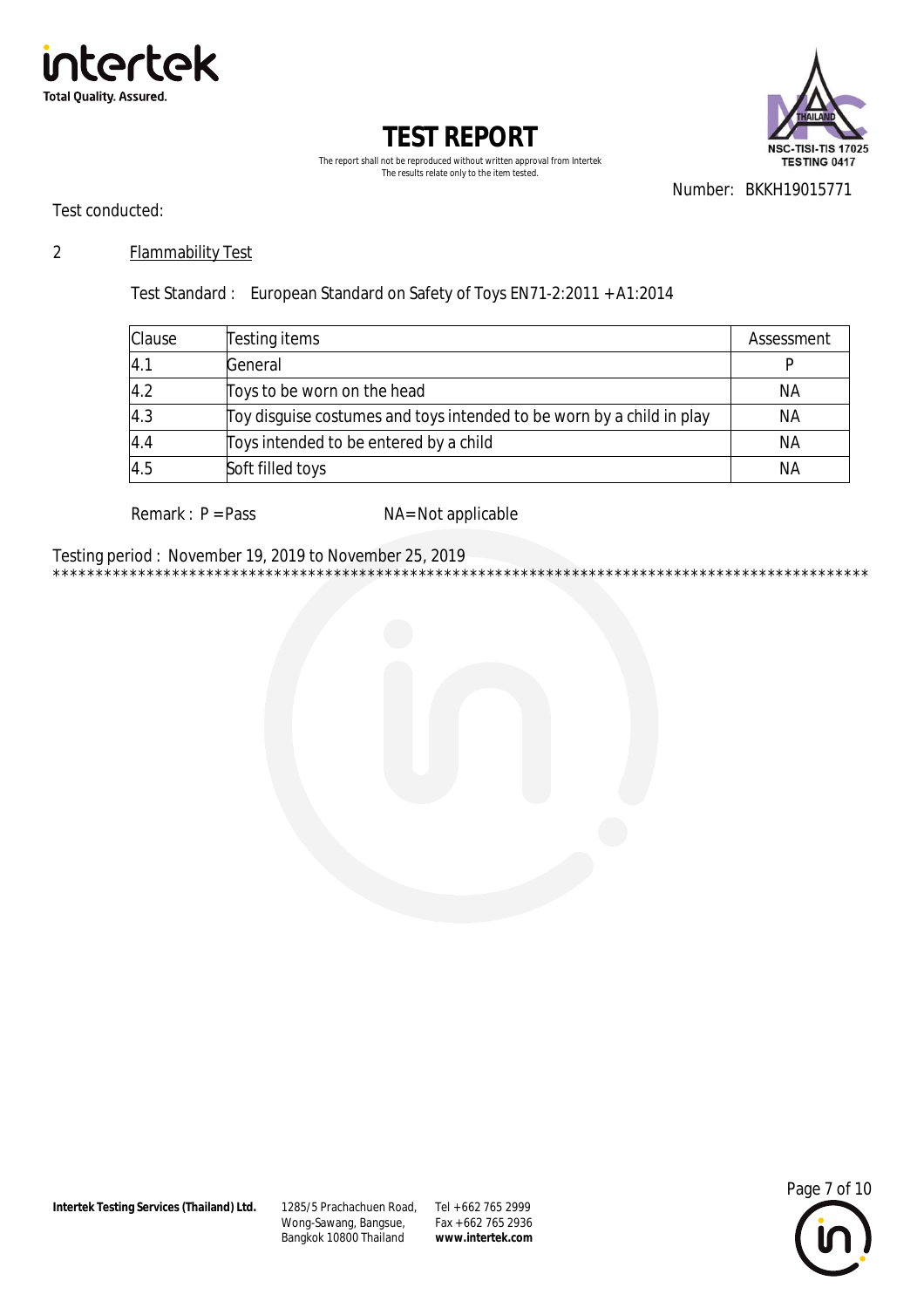



The report shall not be reproduced without written approval from Intertek The results relate only to the item tested.

Test conducted:

Number: BKKH19015771

3 19 Toxic elements migration test<sup>4</sup>

(A) Test result

With reference to EN 71-3: 2019. Determind by ICP-MS, LC-ICP-MS and GC-MS.

Category (III): Scraped-off toy material

| Element (Soluble)                     | Result in mg/kg |                   |           |           |                          | LOQ in                   | Limit in       |
|---------------------------------------|-----------------|-------------------|-----------|-----------|--------------------------|--------------------------|----------------|
|                                       | (1)             | $\left( 2\right)$ | (3)       | (4)       | mg/kg                    | mg/kg                    | mg/kg          |
| Aluminium (AI)                        | &5              | <b>ND</b>         | <b>ND</b> | <b>ND</b> | 0.50                     | 5                        | 70000          |
| Antimony (Sb)                         | <b>ND</b>       | <b>ND</b>         | <b>ND</b> | <b>ND</b> | 0.20                     | 5                        | 560            |
| Arsenic (As)                          | <b>ND</b>       | <b>ND</b>         | <b>ND</b> | <b>ND</b> | 0.01                     | 0.1                      | 47             |
| Barium (Ba)                           | 17              | <b>ND</b>         | &5        | <b>ND</b> | 0.10                     | 5                        | 18750          |
| Boron (B)                             | <b>ND</b>       | <b>ND</b>         | <b>ND</b> | <b>ND</b> | 0.01                     | 5                        | 15000          |
| Cadmium (Cd)                          | <b>ND</b>       | ND                | <b>ND</b> | <b>ND</b> | 0.01                     | $\overline{0.1}$         | 17             |
| Chromium (Cr) <sup>^</sup>            | 0.226           | < 0.04            | < 0.04    | 0.047     | 0.01                     | 0.04                     | $\overline{a}$ |
| Chromium (III) (Cr III)               | 0.226           | NC.               | <b>NC</b> | <b>NC</b> | $\blacksquare$           | $\overline{\phantom{0}}$ | 460            |
| Chromium (VI) (Cr VI)                 | < 0.025#        | NC.               | <b>NC</b> | NC        | $\overline{\phantom{a}}$ | 0.025                    | 0.053          |
| Cobalt (Co)                           | <b>ND</b>       | ND.               | <b>ND</b> | <b>ND</b> | 0.01                     |                          | 130            |
| Copper (Cu)                           | <b>ND</b>       | <b>ND</b>         | <b>ND</b> | <b>ND</b> | 0.50                     | 5                        | 7700           |
| Lead (Pb)                             | <b>ND</b>       | <b>ND</b>         | <b>ND</b> | <b>ND</b> | 0.10                     |                          | 23             |
| Manganese (Mn)                        | 6               | <b>ND</b>         | <b>ND</b> | <b>ND</b> | 0.01                     | 5                        | 15000          |
| Mercury (Hg)                          | $\overline{ND}$ | <b>ND</b>         | <b>ND</b> | <b>ND</b> | 0.20                     | 1                        | 94             |
| Nickel (Ni)                           | <b>ND</b>       | <b>ND</b>         | <b>ND</b> | <b>ND</b> | 0.10                     | 5                        | 930            |
| Selenium (Se)                         | <b>ND</b>       | <b>ND</b>         | <b>ND</b> | <b>ND</b> | 0.10                     | 5                        | 460            |
| Strontium (Sr)                        | 16              | <b>ND</b>         | <b>ND</b> | <b>ND</b> | 0.10                     | $\overline{5}$           | 56000          |
| $\overline{\text{I}}$ in (Sn) $^{AA}$ | <b>ND</b>       | <b>ND</b>         | <b>ND</b> | <b>ND</b> | 0.10                     | 1                        | 180000         |
| Organic tin                           | <b>NC</b>       | <b>NC</b>         | <b>NC</b> | <b>NC</b> |                          | 3                        | 12             |
| Zinc( Zn)                             | <b>ND</b>       | 9                 | 6         | <b>ND</b> | 0.50                     | 5                        | 46000          |

\*\*\*\*\*\*\*\*\*\*\*\*\*\*\*\*\*\*\*\*\*\*\*\*\*\*\*\*\*\*\*\*\*\*\*\*\*\*\*\*\*\*\*\*\*\*\*\*\*\*\*\*\*\*\*\*\*\*\*\*\*\*\*\*\*\*\*\*\*\*\*\*\*\*\*\*\*\*\*\*\*\*\*\*\*\*\*\*\*\*\*\*\*\*\*\*

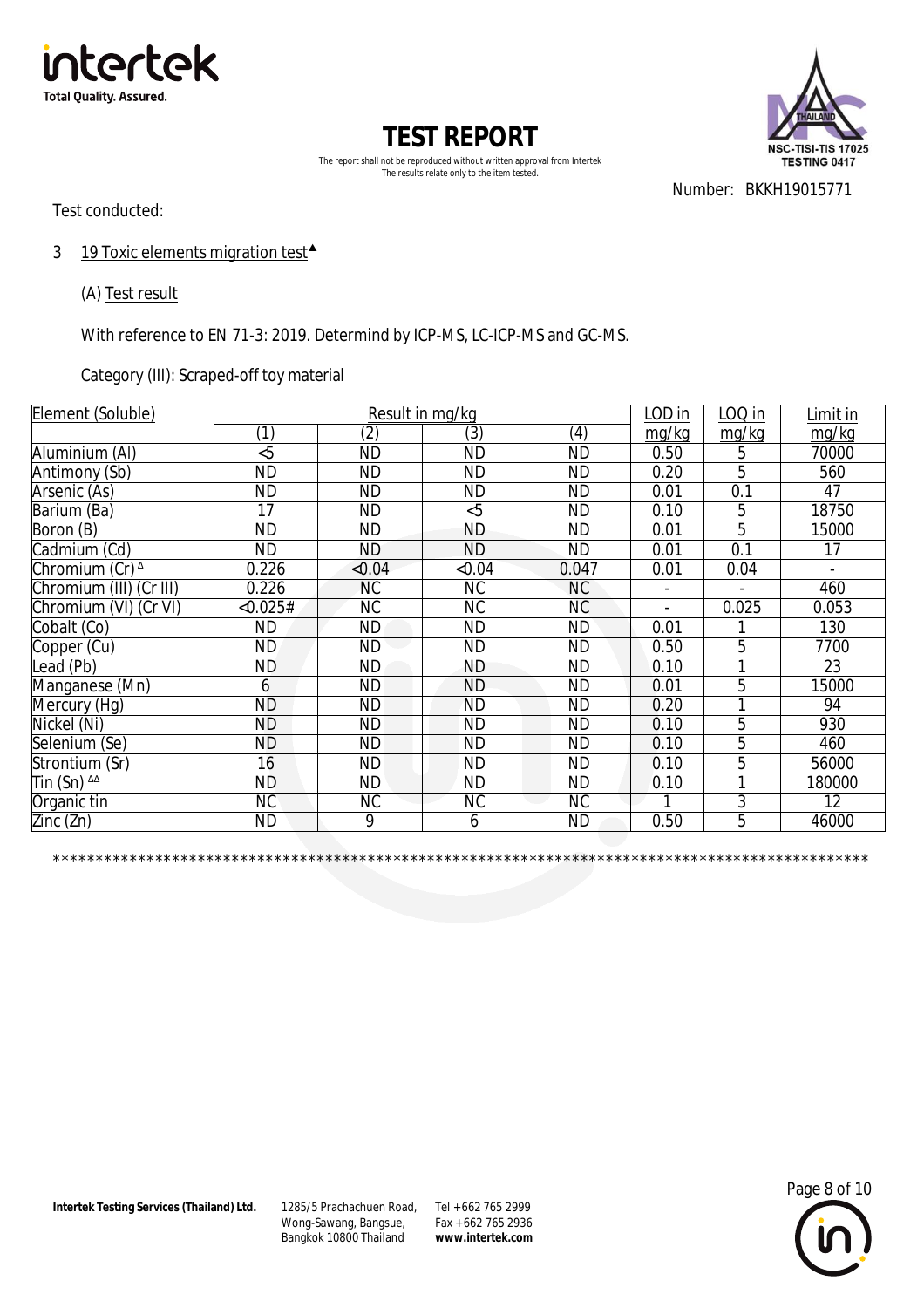



The report shall not be reproduced without written approval from Intertek The results relate only to the item tested.

Number: BKKH19015771

Test conducted:

| Element (Soluble)          |           | Result in mg/kg |                | LOD in | LOQ in                   | Limit in     |
|----------------------------|-----------|-----------------|----------------|--------|--------------------------|--------------|
|                            | (5)       | (6)             | (7)            | mg/kg  | mg/kg                    | mg/kg        |
| Aluminium (AI)             | <b>ND</b> | <b>ND</b>       | 10             | 0.50   | 5                        | 70000        |
| Antimony (Sb)              | <b>ND</b> | <b>ND</b>       | <b>ND</b>      | 0.20   | 5                        | 560          |
| Arsenic (As)               | <b>ND</b> | <b>ND</b>       | <b>ND</b>      | 0.01   | 0.1                      | 47           |
| Barium (Ba)                | <b>ND</b> | <b>ND</b>       | 7              | 0.10   | 5                        | 18750        |
| Boron (B)                  | <b>ND</b> | <b>ND</b>       | <b>ND</b>      | 0.01   | $\overline{5}$           | 15000        |
| Cadmium (Cd)               | <b>ND</b> | <b>ND</b>       | <b>ND</b>      | 0.01   | 0.1                      | 17           |
| Chromium (Cr) <sup>^</sup> | < 0.04    | < 0.04          | 0.839          | 0.01   | 0.04                     | $\mathbf{r}$ |
| Chromium (III) (Cr III)    | <b>NC</b> | NC.             | 0.839          |        | $\overline{\phantom{a}}$ | 460          |
| Chromium (VI) (Cr VI)      | <b>NC</b> | <b>NC</b>       | < 0.025#       |        | 0.025                    | 0.053        |
| Cobalt (Co)                | <b>ND</b> | <b>ND</b>       | <b>ND</b>      | 0.01   |                          | 130          |
| Copper (Cu)                | <b>ND</b> | <b>ND</b>       | <b>ND</b>      | 0.50   | $\overline{5}$           | 7700         |
| Lead (Pb)                  | <b>ND</b> | <b>ND</b>       | <b>ND</b>      | 0.10   | 1                        | 23           |
| Manganese (Mn)             | <b>ND</b> | <b>ND</b>       | &5             | 0.01   | 5                        | 15000        |
| Mercury (Hg)               | <b>ND</b> | <b>ND</b>       | <b>ND</b>      | 0.20   | 1                        | 94           |
| Nickel (Ni)                | <b>ND</b> | <b>ND</b>       | <b>ND</b>      | 0.10   | 5                        | 930          |
| Selenium (Se)              | <b>ND</b> | <b>ND</b>       | <b>ND</b>      | 0.10   | 5                        | 460          |
| Strontium (Sr)             | <b>ND</b> | <b>ND</b>       | $\overline{7}$ | 0.10   | 5                        | 56000        |
| Tin (Sn) $^{44}$           | ND        | <b>ND</b>       | <b>ND</b>      | 0.10   | 1                        | 180000       |
| Organic tin                | <b>NC</b> | <b>NC</b>       | <b>NC</b>      |        | 3                        | 12           |
| Zinc(Zn)                   | ND        | 5               | 74             | 0.50   | $\overline{5}$           | 46000        |

Remark: mg/kg = Milligram per kilogram = ppm

- $=$  Less than
- $NC = Not conducted$
- $ND$  = Not detected (Less than LOD)<br>LOD = Limit of Detection
- $\begin{bmatrix} \text{LOD} \\ \text{LOQ} \end{bmatrix}$  = Limit of Quantitati
- $\text{LOQ} = \text{Limit of Quantitation}$
- $\triangle$  = Tested items are not included in the TISI Accreditation

\*\*\*\*\*\*\*\*\*\*\*\*\*\*\*\*\*\*\*\*\*\*\*\*\*\*\*\*\*\*\*\*\*\*\*\*\*\*\*\*\*\*\*\*\*\*\*\*\*\*\*\*\*\*\*\*\*\*\*\*\*\*\*\*\*\*\*\*\*\*\*\*\*\*\*\*\*\*\*\*\*\*\*\*\*\*\*\*\*\*\*\*\*\*\*\*

- = If the migration of total Chromium is below the maximum limit for Chromium (VI), it can be inferred that the material complies with the requirements for both Chromium (III) and Chromium (VI).
- ΔΔ  $=$  If the migration of total Tin is below the maximum limit for Organic Tin, it can be inferred that the material complies with the requirements for Organic Tin.
- The new lead migration limit [(2.0mg/kg for Category (I), 0.5mg/kg for category (II) and 23 mg/kg for Category (III)] was quoted from directive (EU) 2017/738 amending 2009/48/EC effective from 28 October 2018.
- The new chromium (VI) migration limit (0.053mg/kg) for Category (III) was quoted from directive (EU) Directive 2018/725 amending 2009/48/EC effective from 18 November 2019. - Organic tin test result was expressed as tributyl tin.

**Intertek Testing Services (Thailand) Ltd.** 

Wong-Sawang, Bangsue, Bangkok 10800 Thailand 1285/5 Prachachuen Road, Tel + 662 765 2999